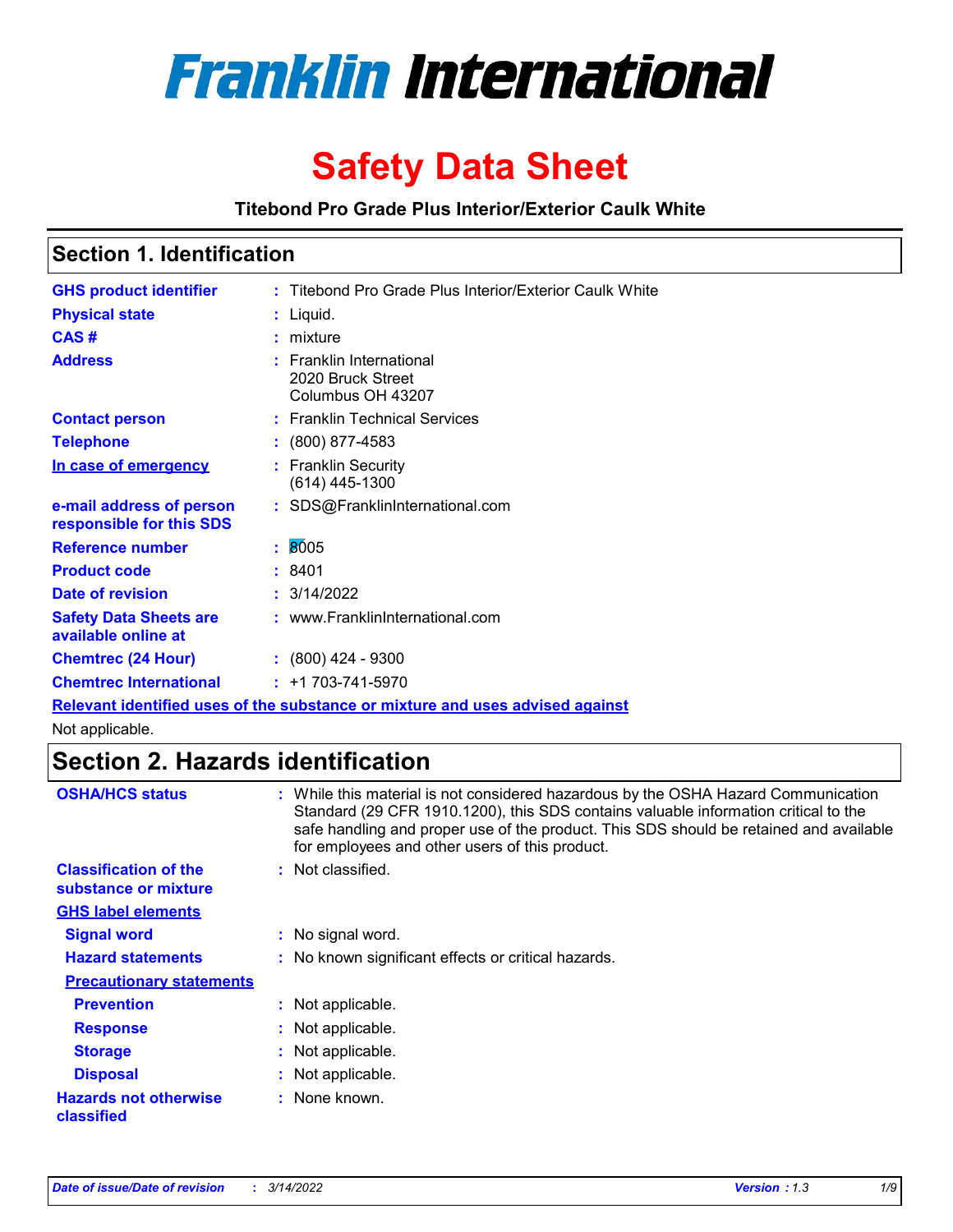### **Section 3. Composition/information on ingredients**

**Substance/mixture :** Mixture

Any concentration shown as a range is to protect confidentiality or is due to batch variation.

**There are no ingredients present which, within the current knowledge of the supplier and in the concentrations applicable, are classified as hazardous to health or the environment and hence require reporting in this section. Occupational exposure limits, if available, are listed in Section 8.**

### **Section 4. First aid measures**

| <b>Description of necessary first aid measures</b>        |                                                                                                                                                                                                                                                                                                                                                |
|-----------------------------------------------------------|------------------------------------------------------------------------------------------------------------------------------------------------------------------------------------------------------------------------------------------------------------------------------------------------------------------------------------------------|
| <b>Eye contact</b>                                        | : Immediately flush eyes with plenty of water, occasionally lifting the upper and lower<br>eyelids. Check for and remove any contact lenses. Get medical attention if irritation<br>occurs.                                                                                                                                                    |
| <b>Inhalation</b>                                         | : Remove victim to fresh air and keep at rest in a position comfortable for breathing. Get<br>medical attention if needed.                                                                                                                                                                                                                     |
| <b>Skin contact</b>                                       | : Flush contaminated skin with plenty of water. Remove contaminated clothing and<br>shoes. Get medical attention if needed.                                                                                                                                                                                                                    |
| <b>Ingestion</b>                                          | : Wash out mouth with water. Remove victim to fresh air and keep at rest in a position<br>comfortable for breathing. If material has been swallowed and the exposed person is<br>conscious, give small quantities of water to drink. Do not induce vomiting unless<br>directed to do so by medical personnel. Get medical attention if needed. |
| <b>Most important symptoms/effects, acute and delayed</b> |                                                                                                                                                                                                                                                                                                                                                |
| <b>Potential acute health effects</b>                     |                                                                                                                                                                                                                                                                                                                                                |
| Eye contact                                               | : This product may irritate eyes upon contact.                                                                                                                                                                                                                                                                                                 |
| <b>Inhalation</b>                                         | : No known significant effects or critical hazards.                                                                                                                                                                                                                                                                                            |
| <b>Skin contact</b>                                       | : No known significant effects or critical hazards.                                                                                                                                                                                                                                                                                            |
| <b>Ingestion</b>                                          | : No known significant effects or critical hazards.                                                                                                                                                                                                                                                                                            |
| <b>Over-exposure signs/symptoms</b>                       |                                                                                                                                                                                                                                                                                                                                                |
| <b>Eye contact</b>                                        | : No specific data.                                                                                                                                                                                                                                                                                                                            |
| <b>Inhalation</b>                                         | : No specific data.                                                                                                                                                                                                                                                                                                                            |
| <b>Skin contact</b>                                       | : No specific data.                                                                                                                                                                                                                                                                                                                            |
| <b>Ingestion</b>                                          | : No specific data.                                                                                                                                                                                                                                                                                                                            |
|                                                           | Indication of immediate medical attention and special treatment needed, if necessary                                                                                                                                                                                                                                                           |
| <b>Notes to physician</b>                                 | : Treat symptomatically. Contact poison treatment specialist immediately if large<br>quantities have been ingested or inhaled.                                                                                                                                                                                                                 |
| <b>Specific treatments</b>                                | : No specific treatment.                                                                                                                                                                                                                                                                                                                       |
| <b>Protection of first-aiders</b>                         | : No action shall be taken involving any personal risk or without suitable training.                                                                                                                                                                                                                                                           |
|                                                           |                                                                                                                                                                                                                                                                                                                                                |

**See toxicological information (Section 11)**

### **Section 5. Fire-fighting measures**

| <b>Extinguishing media</b>                           |                                                                                       |
|------------------------------------------------------|---------------------------------------------------------------------------------------|
| <b>Suitable extinguishing</b><br>media               | : Use an extinguishing agent suitable for the surrounding fire.                       |
| <b>Unsuitable extinguishing</b><br>media             | : None known.                                                                         |
| <b>Specific hazards arising</b><br>from the chemical | : In a fire or if heated, a pressure increase will occur and the container may burst. |
| <b>Hazardous thermal</b><br>decomposition products   | : No specific data.                                                                   |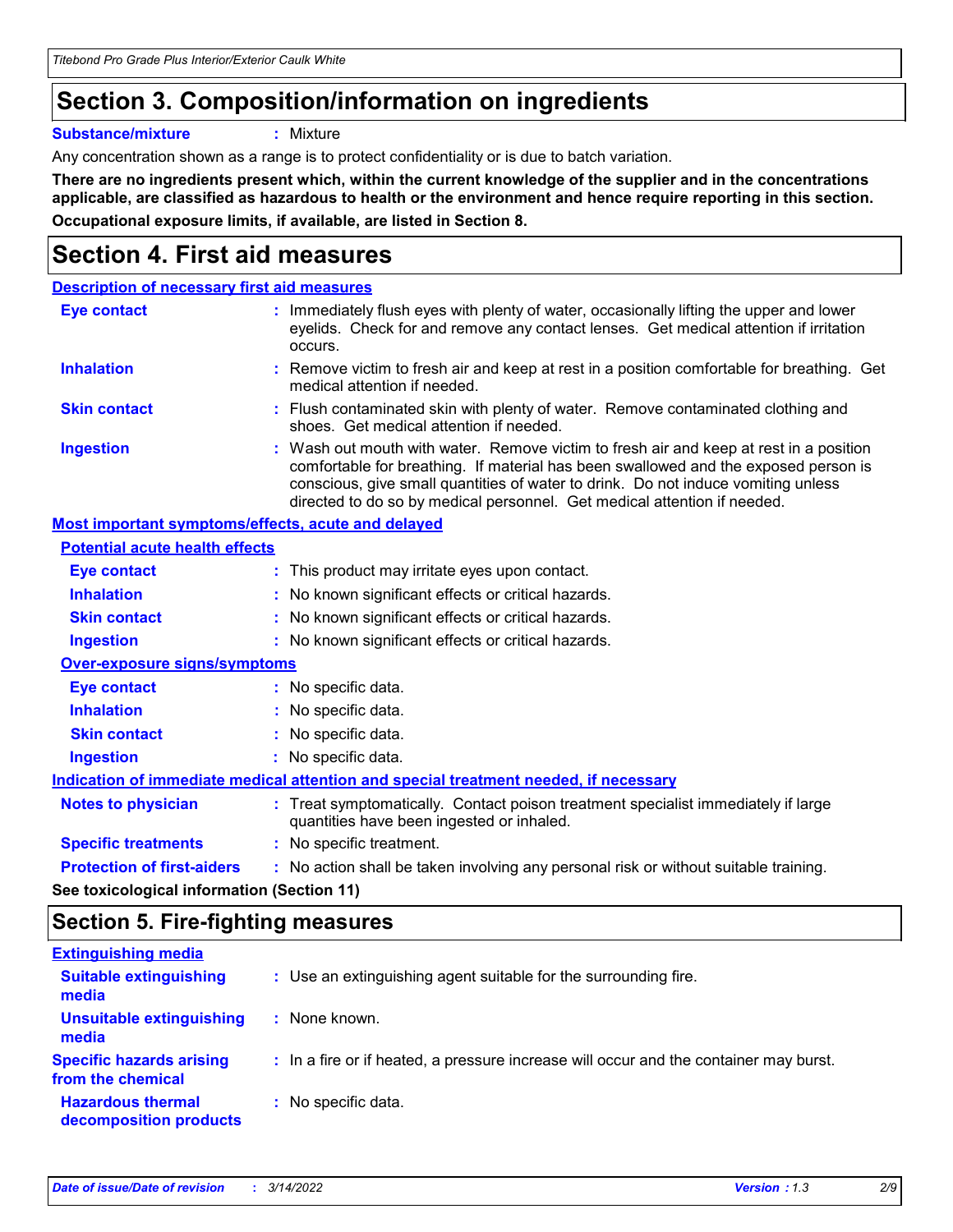### **Section 5. Fire-fighting measures**

| <b>Special protective actions</b><br>for fire-fighters   | : Promptly isolate the scene by removing all persons from the vicinity of the incident if<br>there is a fire. No action shall be taken involving any personal risk or without suitable<br>training. |
|----------------------------------------------------------|-----------------------------------------------------------------------------------------------------------------------------------------------------------------------------------------------------|
| <b>Special protective</b><br>equipment for fire-fighters | : Fire-fighters should wear appropriate protective equipment and self-contained breathing<br>apparatus (SCBA) with a full face-piece operated in positive pressure mode.                            |

### **Section 6. Accidental release measures**

| <b>Personal precautions, protective equipment and emergency procedures</b>                                                                                                                                                                                                                                                                                                                                                                                                                                                                                                                 |
|--------------------------------------------------------------------------------------------------------------------------------------------------------------------------------------------------------------------------------------------------------------------------------------------------------------------------------------------------------------------------------------------------------------------------------------------------------------------------------------------------------------------------------------------------------------------------------------------|
| : No action shall be taken involving any personal risk or without suitable training.<br>Evacuate surrounding areas. Keep unnecessary and unprotected personnel from<br>entering. Do not touch or walk through spilled material. Put on appropriate personal<br>protective equipment.                                                                                                                                                                                                                                                                                                       |
| If specialized clothing is required to deal with the spillage, take note of any information in<br>Section 8 on suitable and unsuitable materials. See also the information in "For non-<br>emergency personnel".                                                                                                                                                                                                                                                                                                                                                                           |
| : Avoid dispersal of spilled material and runoff and contact with soil, waterways, drains<br>and sewers. Inform the relevant authorities if the product has caused environmental<br>pollution (sewers, waterways, soil or air).                                                                                                                                                                                                                                                                                                                                                            |
| <b>Methods and materials for containment and cleaning up</b>                                                                                                                                                                                                                                                                                                                                                                                                                                                                                                                               |
| : Stop leak if without risk. Move containers from spill area. Dilute with water and mop up<br>if water-soluble. Alternatively, or if water-insoluble, absorb with an inert dry material and<br>place in an appropriate waste disposal container. Dispose of via a licensed waste<br>disposal contractor.                                                                                                                                                                                                                                                                                   |
| : Stop leak if without risk. Move containers from spill area. Prevent entry into sewers,<br>water courses, basements or confined areas. Wash spillages into an effluent treatment<br>plant or proceed as follows. Contain and collect spillage with non-combustible,<br>absorbent material e.g. sand, earth, vermiculite or diatomaceous earth and place in<br>container for disposal according to local regulations (see Section 13). Dispose of via a<br>licensed waste disposal contractor. Note: see Section 1 for emergency contact<br>information and Section 13 for waste disposal. |
| ÷.                                                                                                                                                                                                                                                                                                                                                                                                                                                                                                                                                                                         |

### **Section 7. Handling and storage**

### **Precautions for safe handling**

| <b>Protective measures</b>                                                | : Put on appropriate personal protective equipment (see Section 8).                                                                                                                                                                                                                                                                                                                                                                                                                                                                                                                                                                                      |
|---------------------------------------------------------------------------|----------------------------------------------------------------------------------------------------------------------------------------------------------------------------------------------------------------------------------------------------------------------------------------------------------------------------------------------------------------------------------------------------------------------------------------------------------------------------------------------------------------------------------------------------------------------------------------------------------------------------------------------------------|
| <b>Advice on general</b><br>occupational hygiene                          | Eating, drinking and smoking should be prohibited in areas where this material is<br>handled, stored and processed. Workers should wash hands and face before eating,<br>drinking and smoking. Remove contaminated clothing and protective equipment before<br>entering eating areas. See also Section 8 for additional information on hygiene<br>measures.                                                                                                                                                                                                                                                                                              |
| <b>Conditions for safe storage,</b><br>including any<br>incompatibilities | Store between the following temperatures: 5 to 38°C (41 to 100.4°F). Store in<br>accordance with local regulations. Store in original container protected from direct<br>sunlight in a dry, cool and well-ventilated area, away from incompatible materials (see<br>Section 10) and food and drink. Keep container tightly closed and sealed until ready for<br>use. Containers that have been opened must be carefully resealed and kept upright to<br>prevent leakage. Do not store in unlabeled containers. Use appropriate containment to<br>avoid environmental contamination. See Section 10 for incompatible materials before<br>handling or use. |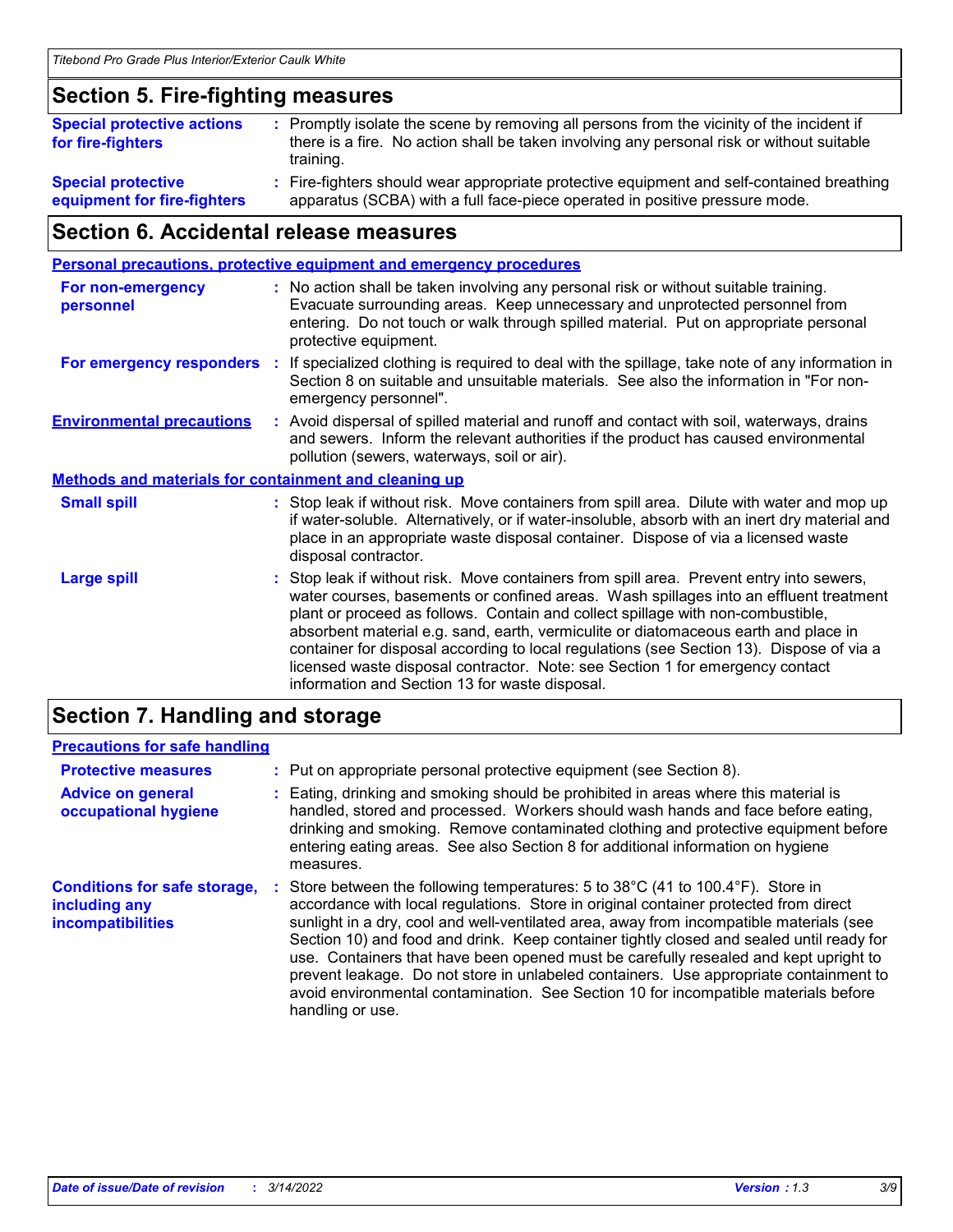## **Section 8. Exposure controls/personal protection**

#### **Control parameters**

| <b>Occupational exposure limits</b><br>None.      |                                                                                                                                                                                                                                                                                                                                                                                                   |
|---------------------------------------------------|---------------------------------------------------------------------------------------------------------------------------------------------------------------------------------------------------------------------------------------------------------------------------------------------------------------------------------------------------------------------------------------------------|
| <b>Appropriate engineering</b><br><b>controls</b> | : Good general ventilation should be sufficient to control worker exposure to airborne<br>contaminants.                                                                                                                                                                                                                                                                                           |
| <b>Environmental exposure</b><br><b>controls</b>  | : Emissions from ventilation or work process equipment should be checked to ensure<br>they comply with the requirements of environmental protection legislation. In some<br>cases, fume scrubbers, filters or engineering modifications to the process equipment<br>will be necessary to reduce emissions to acceptable levels.                                                                   |
| <b>Individual protection measures</b>             |                                                                                                                                                                                                                                                                                                                                                                                                   |
| <b>Hygiene measures</b>                           | : Wash hands, forearms and face thoroughly after handling chemical products, before<br>eating, smoking and using the lavatory and at the end of the working period.<br>Appropriate techniques should be used to remove potentially contaminated clothing.<br>Wash contaminated clothing before reusing. Ensure that eyewash stations and safety<br>showers are close to the workstation location. |
| <b>Eye/face protection</b>                        | : Safety eyewear complying with an approved standard should be used when a risk<br>assessment indicates this is necessary to avoid exposure to liquid splashes, mists,<br>gases or dusts. If contact is possible, the following protection should be worn, unless<br>the assessment indicates a higher degree of protection: safety glasses with side-<br>shields.                                |
| <b>Skin protection</b>                            |                                                                                                                                                                                                                                                                                                                                                                                                   |
| <b>Hand protection</b>                            | : Chemical-resistant, impervious gloves complying with an approved standard should be<br>worn at all times when handling chemical products if a risk assessment indicates this is<br>necessary.                                                                                                                                                                                                   |
| <b>Body protection</b>                            | : Personal protective equipment for the body should be selected based on the task being<br>performed and the risks involved and should be approved by a specialist before<br>handling this product.                                                                                                                                                                                               |
| <b>Other skin protection</b>                      | : Appropriate footwear and any additional skin protection measures should be selected<br>based on the task being performed and the risks involved and should be approved by a<br>specialist before handling this product.                                                                                                                                                                         |
| <b>Respiratory protection</b>                     | Based on the hazard and potential for exposure, select a respirator that meets the<br>appropriate standard or certification. Respirators must be used according to a<br>respiratory protection program to ensure proper fitting, training, and other important<br>aspects of use.                                                                                                                 |

### **Section 9. Physical and chemical properties**

| <b>Appearance</b>                                                       |                                               |
|-------------------------------------------------------------------------|-----------------------------------------------|
| <b>Physical state</b>                                                   | : Liquid. [Paste.]                            |
| <b>Color</b>                                                            | : White.                                      |
| Odor                                                                    | : Characteristic.                             |
| <b>Odor threshold</b>                                                   | $:$ Not available.                            |
| рH                                                                      | : 7 to 8                                      |
| <b>Melting point</b>                                                    | : Not available.                              |
| <b>Boiling point</b>                                                    | : $100^{\circ}$ C (212 $^{\circ}$ F)          |
| <b>Flash point</b>                                                      | : Closed cup: >93.333°C (>200°F) [Setaflash.] |
| <b>Evaporation rate</b>                                                 | $:$ >1 (butyl acetate = 1)                    |
| <b>Flammability (solid, gas)</b>                                        | : Not available.                              |
| <b>Lower and upper explosive : Not available.</b><br>(flammable) limits |                                               |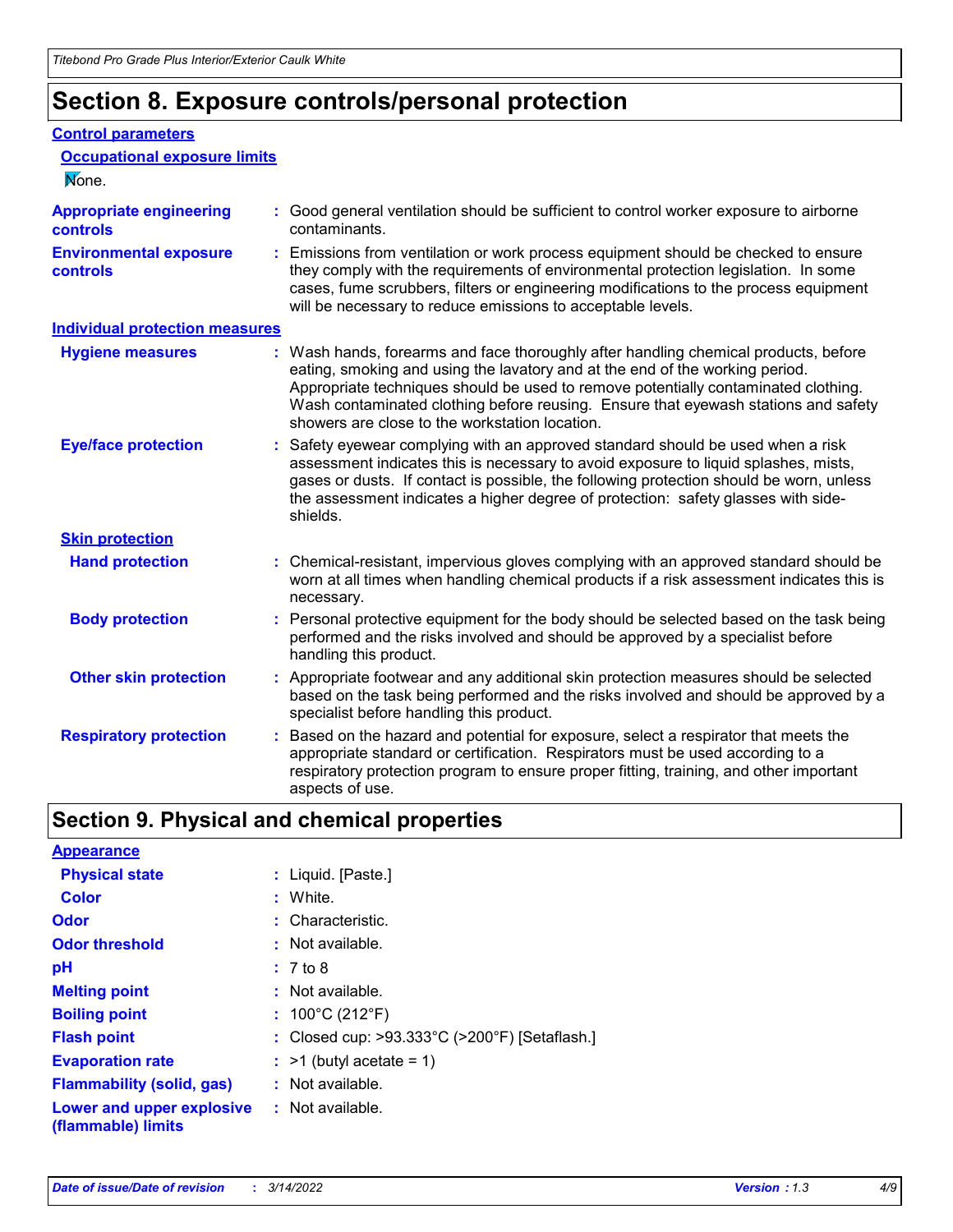### **Section 9. Physical and chemical properties**

| <b>VOC (less water, less</b><br>exempt solvents)  | $: 56.85$ g/l      |
|---------------------------------------------------|--------------------|
| <b>Volatility</b>                                 | $: 20.43\%$ (w/w)  |
| <b>Vapor density</b>                              | $:$ Not available. |
| <b>Relative density</b>                           | : 1.55055          |
| <b>Solubility</b>                                 | Not available.     |
| <b>Solubility in water</b>                        | $:$ Not available. |
| <b>Partition coefficient: n-</b><br>octanol/water | $:$ Not available. |
| <b>Auto-ignition temperature</b>                  | : Not available.   |
| <b>Decomposition temperature</b>                  | : Not available.   |
| <b>Viscosity</b>                                  | $:$ Not available. |

### **Section 10. Stability and reactivity**

| <b>Reactivity</b>                            |    | : No specific test data related to reactivity available for this product or its ingredients.              |
|----------------------------------------------|----|-----------------------------------------------------------------------------------------------------------|
| <b>Chemical stability</b>                    |    | : The product is stable.                                                                                  |
| <b>Possibility of hazardous</b><br>reactions |    | : Under normal conditions of storage and use, hazardous reactions will not occur.                         |
| <b>Conditions to avoid</b>                   |    | : No specific data.                                                                                       |
| <b>Incompatible materials</b>                | t. | No specific data.                                                                                         |
| <b>Hazardous decomposition</b><br>products   |    | : Under normal conditions of storage and use, hazardous decomposition products should<br>not be produced. |

### **Section 11. Toxicological information**

### **Information on toxicological effects**

#### **Acute toxicity**

Not available.

### **Irritation/Corrosion**

Not available.

### **Conclusion/Summary**

- 
- **Sensitization**

Not available.

**Mutagenicity** Not available.

**Carcinogenicity**

Not available.

**Reproductive toxicity** Not available.

**Teratogenicity** Not available.

- **Skin Example 3 :** Prolonged or repeated contact can defat the skin and lead to irritation, cracking and/or dermatitis.
- **Eyes :** This product may irritate eyes upon contact.
- **Respiratory :** Inhalation of oil mist or vapors at elevated temperatures may cause respiratory irritation.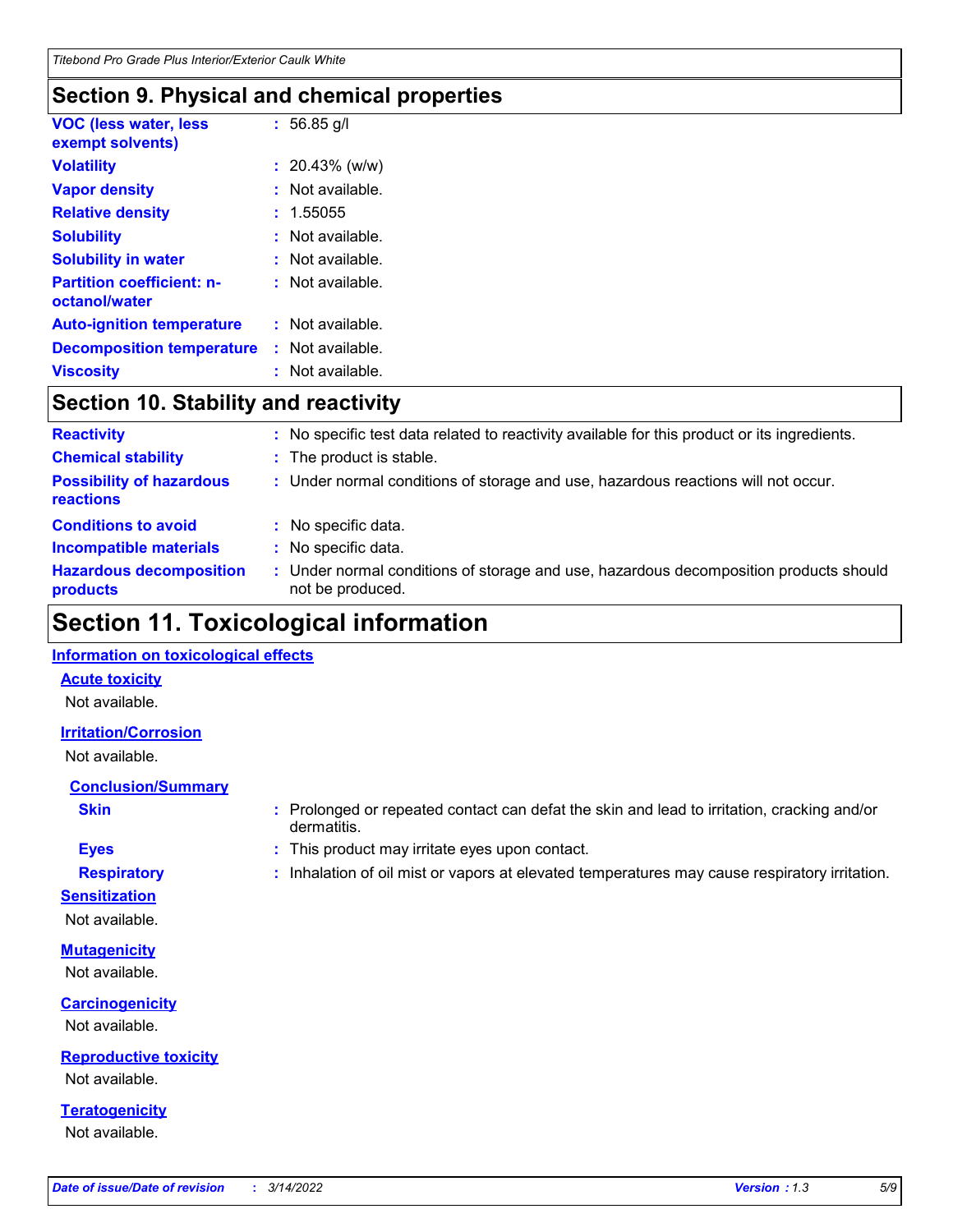## **Section 11. Toxicological information**

| <b>Specific target organ toxicity (single exposure)</b><br>Not available. |                                                                                              |
|---------------------------------------------------------------------------|----------------------------------------------------------------------------------------------|
| <b>Specific target organ toxicity (repeated exposure)</b>                 |                                                                                              |
| Not available.                                                            |                                                                                              |
| <b>Aspiration hazard</b>                                                  |                                                                                              |
| Mot available.                                                            |                                                                                              |
| <b>Information on the likely</b><br>routes of exposure                    | : Routes of entry anticipated: Oral, Inhalation.<br>Routes of entry not anticipated: Dermal. |
| <b>Potential acute health effects</b>                                     |                                                                                              |
| <b>Eye contact</b>                                                        | : This product may irritate eyes upon contact.                                               |
| <b>Inhalation</b>                                                         | : No known significant effects or critical hazards.                                          |
| <b>Skin contact</b>                                                       | : No known significant effects or critical hazards.                                          |
| <b>Ingestion</b>                                                          | : No known significant effects or critical hazards.                                          |
|                                                                           | <b>Symptoms related to the physical, chemical and toxicological characteristics</b>          |
| <b>Eye contact</b>                                                        | : No specific data.                                                                          |
| <b>Inhalation</b>                                                         | : No specific data.                                                                          |
| <b>Skin contact</b>                                                       | : No specific data.                                                                          |
| <b>Ingestion</b>                                                          | : No specific data.                                                                          |
|                                                                           | Delayed and immediate effects and also chronic effects from short and long term exposure     |
| <b>Short term exposure</b>                                                |                                                                                              |
| <b>Potential immediate</b><br>effects                                     | : Not available.                                                                             |
| <b>Potential delayed effects</b>                                          | : Not available.                                                                             |
| <b>Long term exposure</b>                                                 |                                                                                              |
| <b>Potential immediate</b><br>effects                                     | : Not available.                                                                             |
| <b>Potential delayed effects</b>                                          | : Not available.                                                                             |
| <b>Potential chronic health effects</b>                                   |                                                                                              |
| Not available.                                                            |                                                                                              |
| General                                                                   | : No known significant effects or critical hazards.                                          |
| <b>Carcinogenicity</b>                                                    | : No known significant effects or critical hazards.                                          |
| <b>Mutagenicity</b>                                                       | No known significant effects or critical hazards.                                            |
| <b>Teratogenicity</b>                                                     | No known significant effects or critical hazards.                                            |
| <b>Developmental effects</b>                                              | No known significant effects or critical hazards.                                            |
| <b>Fertility effects</b>                                                  | No known significant effects or critical hazards.                                            |
| <b>Numerical measures of toxicity</b>                                     |                                                                                              |
| <b>Acute toxicity estimates</b>                                           |                                                                                              |
| Not available.                                                            |                                                                                              |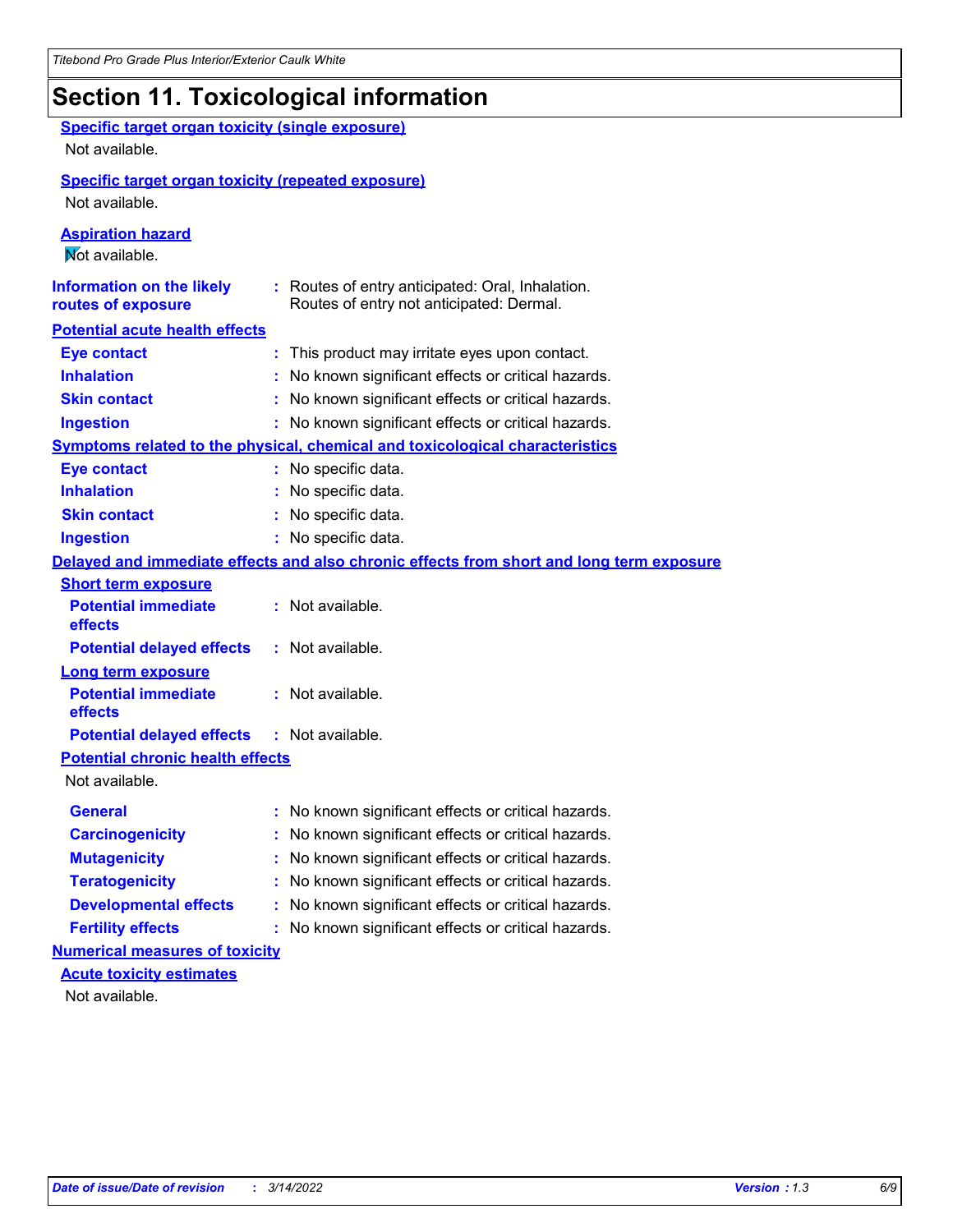### **Section 12. Ecological information**

#### **Toxicity**

**Not available.** 

#### **Persistence and degradability**

**Bioaccumulative potential** Not available. Not available.

| : Not available.                                    |
|-----------------------------------------------------|
| : No known significant effects or critical hazards. |
|                                                     |

### **Section 13. Disposal considerations**

The generation of waste should be avoided or minimized wherever possible. Disposal of this product, solutions and any by-products should at all times comply with the requirements of environmental protection and waste disposal legislation and any regional local authority requirements. Dispose of surplus and non-recyclable products via a licensed waste disposal contractor. Waste should not be disposed of untreated to the sewer unless fully compliant with the requirements of all authorities with jurisdiction. Waste packaging should be recycled. Incineration or landfill should only be considered when recycling is not feasible. This material and its container must be disposed of in a safe way. Empty containers or liners may retain some product residues. Avoid dispersal of spilled material and runoff and contact with soil, waterways, drains and sewers. **Disposal methods :**

### **Section 14. Transport information**

|                                      | <b>DOT</b><br><b>Classification</b> | <b>TDG</b><br><b>Classification</b> | <b>Mexico</b><br><b>Classification</b> | <b>ADR/RID</b>               | <b>IMDG</b>              | <b>IATA</b>              |
|--------------------------------------|-------------------------------------|-------------------------------------|----------------------------------------|------------------------------|--------------------------|--------------------------|
| <b>UN number</b>                     | Not regulated.                      | Not regulated.                      | Not regulated.                         | Not regulated.               | Not regulated.           | Not regulated.           |
| <b>UN proper</b><br>shipping name    |                                     |                                     |                                        |                              |                          |                          |
| <b>Transport</b><br>hazard class(es) | $\overline{\phantom{0}}$            | $\overline{\phantom{0}}$            | $\qquad \qquad$                        | $\qquad \qquad \blacksquare$ | $\overline{\phantom{0}}$ | $\overline{\phantom{0}}$ |
| <b>Packing group</b>                 | $\blacksquare$                      | -                                   |                                        | -                            |                          | -                        |
| <b>Environmental</b><br>hazards      | No.                                 | No.                                 | No.                                    | No.                          | No.                      | No.                      |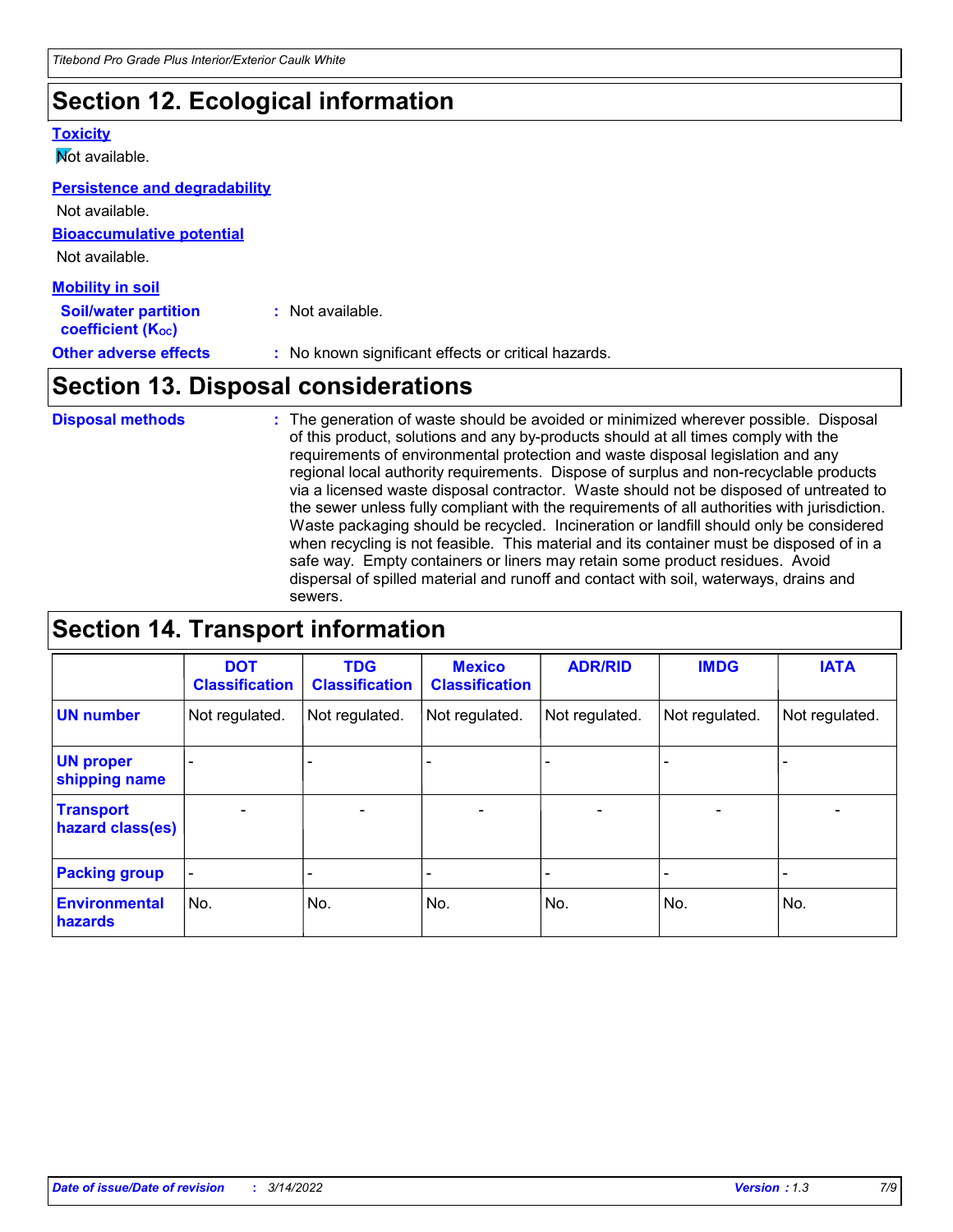### **Section 15. Regulatory information**

#### **U.S. Federal regulations**

#### **SARA 302/304**

#### **Composition/information on ingredients**

No products were found.

#### **SARA 304 RQ :** Not applicable.

#### **SARA 311/312**

**Classification :** Not applicable.

#### **Composition/information on ingredients**

| <b>Name</b>                                                 | $\frac{1}{2}$ | <b>Classification</b>                 |
|-------------------------------------------------------------|---------------|---------------------------------------|
| $\mathcal{D}$ istillates (petroleum),<br>hydrotreated light | ≤3            | <b>FLAMMABLE LIQUIDS - Category 3</b> |

#### **State regulations**

**Massachusetts :**

: None of the components are listed.

- 
- **New York :** None of the components are listed.

- **New Jersey :** None of the components are listed.
- **California Prop. 65 Pennsylvania :** None of the components are listed.
	- This product does not require a Safe Harbor warning under California Prop. 65.

#### **International regulations**

**Chemical Weapon Convention List Schedules I, II & III Chemicals**

Not listed.

### **Montreal Protocol**

Not listed.

### **Stockholm Convention on Persistent Organic Pollutants**

Not listed.

### **UNECE Aarhus Protocol on POPs and Heavy Metals**

Not listed.

### **Inventory list**

**China :** Not determined.

**United States TSCA 8(b) inventory**

**:** All components are active or exempted.

### **Section 16. Other information**

### **Hazardous Material Information System (U.S.A.)**

| <b>Health</b>           |   |
|-------------------------|---|
| <b>Flammability</b>     |   |
| <b>Physical hazards</b> | ი |
|                         |   |